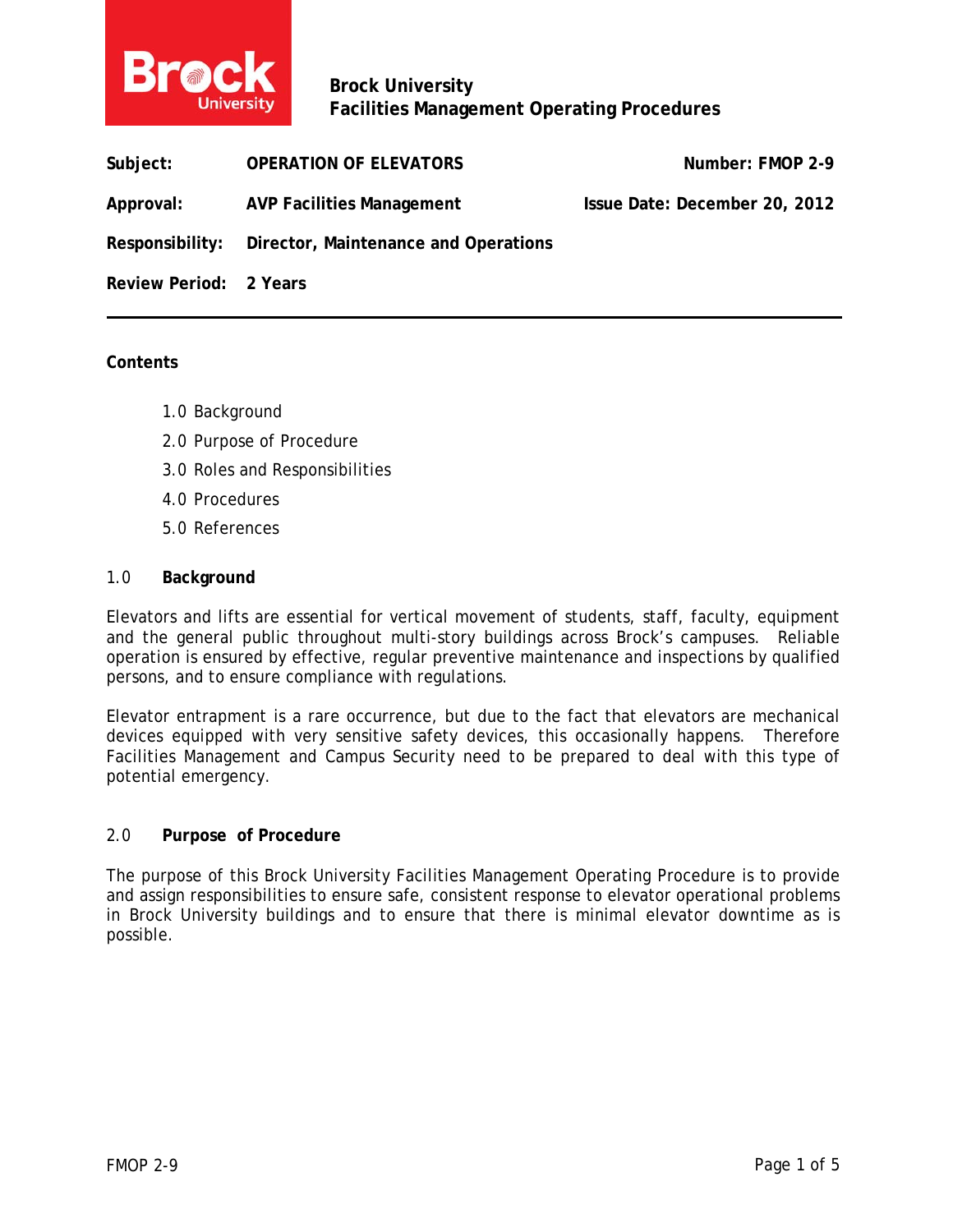# **Brock University Facilities Management Operating Procedures**

## 3.0 **Roles and Responsibilities**

### **3.1. Qualified and Competent Personnel**

- Only *qualified and competent personnel* (e.g. certified elevator mechanics) are authorized to perform work on elevating devices as per Ontario Regulation 222/01 (Certification and Training of Elevating Devices Mechanics).
- A May 16, 2008 communication (See Annex A) from the TSSA clarifies that no one can attempt rescue operations unless specifically trained to do so in accordance with rescue standards established by the TSSA.

### **3.2. Facilities Management**

- Establish and manage maintenance contract with Elevator Service Provider to provide for regular maintenance by *qualified* persons (see above definition) to ensure compliance with TSSA regulations, and for reliable operation of the elevators.
- Log/interpret/document elevator outage statistics and work with Elevator Service Provider to ensure the required high level of service as outlined in the contract is provided.
- Arrange for TSSA ongoing and special inspections as required. Post TSSA Elevating Device Licenses in the elevators/lifting devices.
- Review TSSA elevator log books as required.
- During business hours, contact Elevator Service provider for elevator outages and entrapments.
- During business hours, respond to site for any elevator entrapments. Coordinate with Security for communication with trapped occupants.
- Respond to site for unsafe conditions.
- During business hours, provide signage for elevator outage in excess of 60 minutes and alternative accessibility directions.
- Ensure the Director of the TSSA is notified by means of "Elevating Device Reporting Form" (ANNEX C) for all incidents as defined by Section 36 of Ontario Regulation 209/01.

(FM Business Hours – 7:30am to 4:30pm Monday to Friday)

# **3.3. Department of Residences**

**(Elevators in Vallee (1), Earp (2), Lowenberger (2) Residences)** 

- During business hours, contact Facilities Management for elevator outages and entrapments.
- Provide signage for elevator outage in excess of 60 minutes and alternative accessibility directions.
- After FM business hours (7:30am to 4:30pm Monday to Friday), direct Campus Security to contact service provider for outages or urgent elevator issues. For repairs of a less urgent nature contact Facilities Management to arrange service during normal business hours.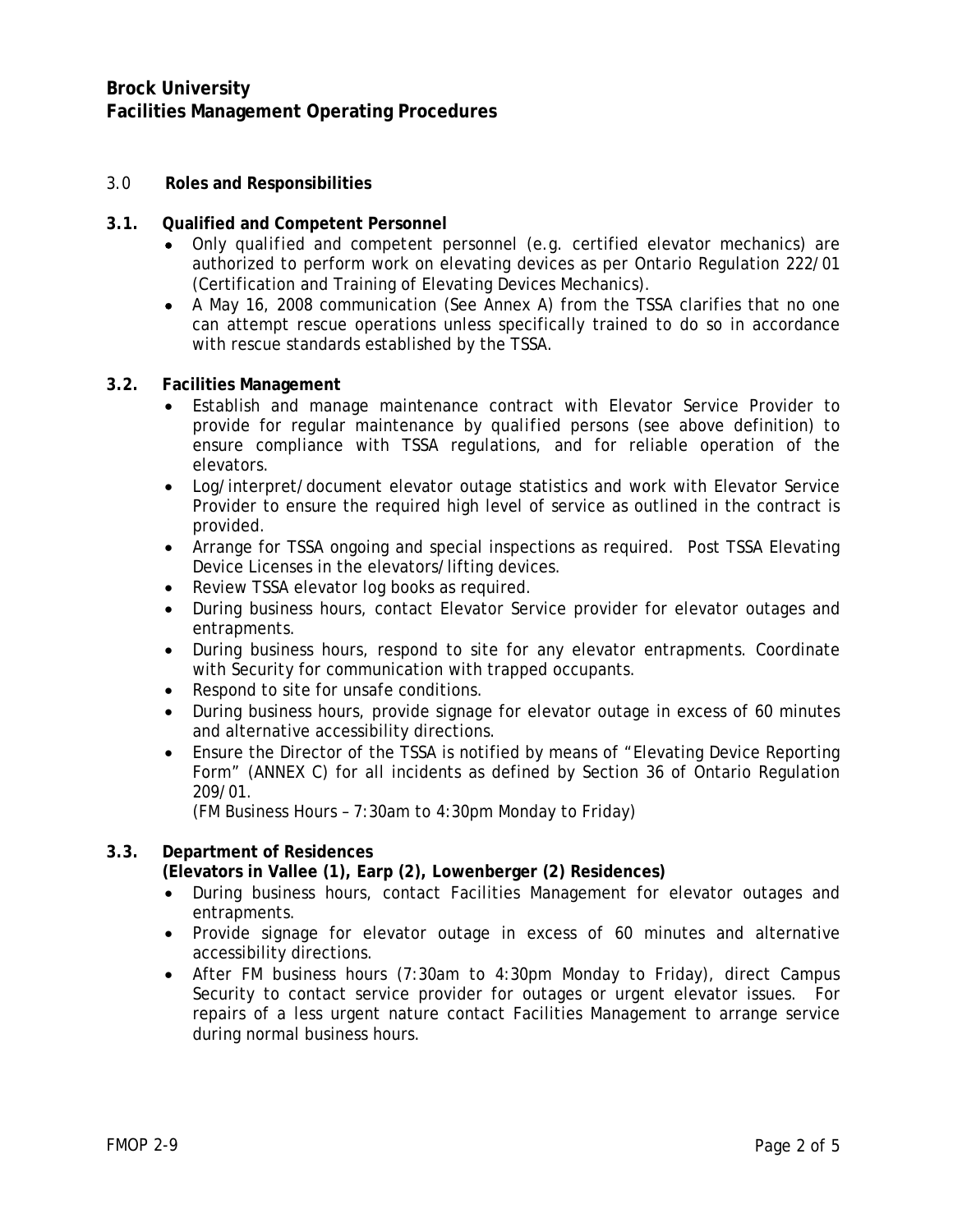# **Brock University Facilities Management Operating Procedures**

# **3.4. Campus Security**

- During off-hours, weekends and holidays contact Elevator Service Provider for any elevator outages.
- Respond to site for any elevator entrapments or unsafe conditions.
- During off-hours, weekends and holidays, provide signage for elevator outage in excess of 60 minutes and alternative accessibility directions.
- For entrapments of passengers, communicate directly through elevator emergency phone to trapped occupants. Notify Facilities Management during business hours.
- During off-hours, weekends and holidays, notify Facilities Management of any occasion if Elevator Service Provider cannot respond within allotted time durations as specified in section 3.5.

## 3.5. **Elevator Service Provider (contracted)**

- Maintain Brock University's elevators, lifts and dumbwaiters as per relevant legislation and CSA Standard B44.2 Maintenance Requirements and Intervals for Elevators, Escalators, Dumbwaiters and industry best practices as outlined in the contract. Notify Brock of any changes to regulations to required inspections or maintenance.
- Maintain Brock's Barrier Free lifts as per relevant legislation and industry best practices (CSA B355-09, Lifts for Person with Physical Disabilities)
- Answer all non-emergency elevator call-backs within 90 minutes
- Respond within 30 minutes of notification of elevator entrapments during normal working hours and within 60 minutes of notification of elevator entrapments during after 4:00 pm and on weekends.
- Maintain equipment to provide an overall Operational Level of 98.0% minimum as determined by the following formula;

(Total Time available for all units - Down Time for all units) x 100 = Oper. Level Total Time available for all units

 Ensure the Director of the TSSA is notified by means of "Elevating Device Reporting Form" (ANNEX C) for all Incidents as required. An "Incident" is defined by Ontario Regulation 209/01 Section 36 as "an occurrence involving an elevator system, an elevating device or a component of an elevating device resulting in an adverse consequence to persons or property." This includes a death, a major or minor injury to a person, or anytime an elevating device is found to be in a condition where the safe operation of the equipment is affected, or where there is an immediate hazard to the safety of persons or property.

## **3.6. St. Catharines Fire Department (Emergency Services)**

 On request, in the event of no response from qualified elevator mechanic, SCFD will respond to an elevator entrapment. They are not qualified to manually open an elevator car, but will attempt a rescue only if imminent life safety of occupants is concerned.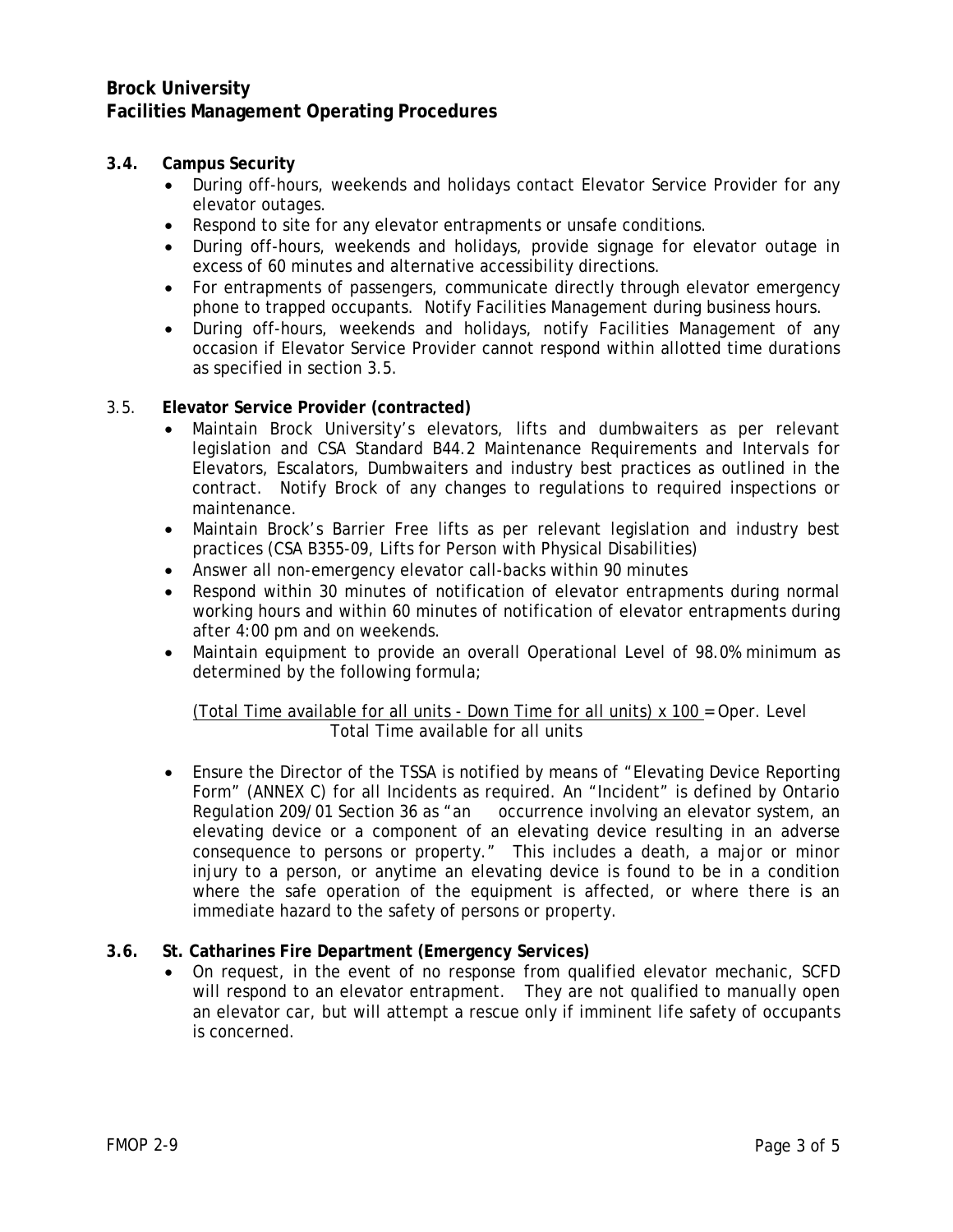# **3.7. Technical Standards Safety Authority (TSSA)**

- The TSSA, mandated by the Province of Ontario, is a risk-based prevention-oriented organization that provides a variety of safety services, including licensing and registration; inspection activities, prosecution, training and certification; engineering design review; public education; and safety management consultation. The TSSA is responsible for regulating the safety of the provinces' more than 43,000 elevating devices in Ontario. These include elevators, escalators, moving walks, lifts for persons with physical disabilities, passenger ropeways, construction hoists and ski lifts.
- Issue annual elector licenses to Brock University when all requirements are confirmed by Brock's contracted Elevator Service Provider.

### 4.0 **Procedures**

## **4.1 Elevator Problem (During Business Hours)**

Facilities Management Customer Service is contacted (ext. 3717) to report an operational issue with an elevator. Facilities Management will contact the elevator maintenance service provider to schedule appropriate service. If the elevator is anticipated out-ofservice for longer than 60 minutes, "Elevator Out-of-Service" signage will be posted by Facilities Management, as well as a Campus wide notification will be sent. Alternate travel routes (accessibility) will also be communicated if alternates are available. Elevator back-in-service will be communicated by the same routing once the issue is resolved. Operational downtime information is entered by Customer Services in FM Elevator Operations Database.

### **4.2 Elevator Entrapment, Open Shaft, Unsafe Operation (During Business Hours)**

Campus Security is notified of unsafe elevator operation, or elevator entrapment notification by means of in-car emergency phone. Campus Security notifies Facilities Management. They will remain on the emergency phone to assure passengers that help is on the way and continue to ascertain the condition of the trapped individuals. Facilities Management contacts the Elevator Service Provider and communicates the expected arrival time to Campus Security. If at any time the trapped individual(s) become distressed or their physical well-being is in question, Campus Security will contact St. Catharines Emergency Services (911). Facilities Management will be responsible for Campus-wide communication as per section 4.1 and updating the FM Elevator Operations Database.

## **4.3 Elevator Problem (After hours, weekends and holidays)**

Campus Security is contacted to report an operational issue with an elevator. Campus Security (Department of Residences) will determine if the elevator is critical to University operations, and if so, will immediately contact the Elevator Service Provider for after-hours repair; if the elevator is deemed non-critical then Campus Security will advise Facilities Management to contact the service provider during business hours. If the elevator will be out of service for longer than 60 minutes, "Elevator Out-of-Service" signage will be posted by Campus Security. Operational downtime information is entered in FM Elevator Operations Database by Facilities Management Customer Services.